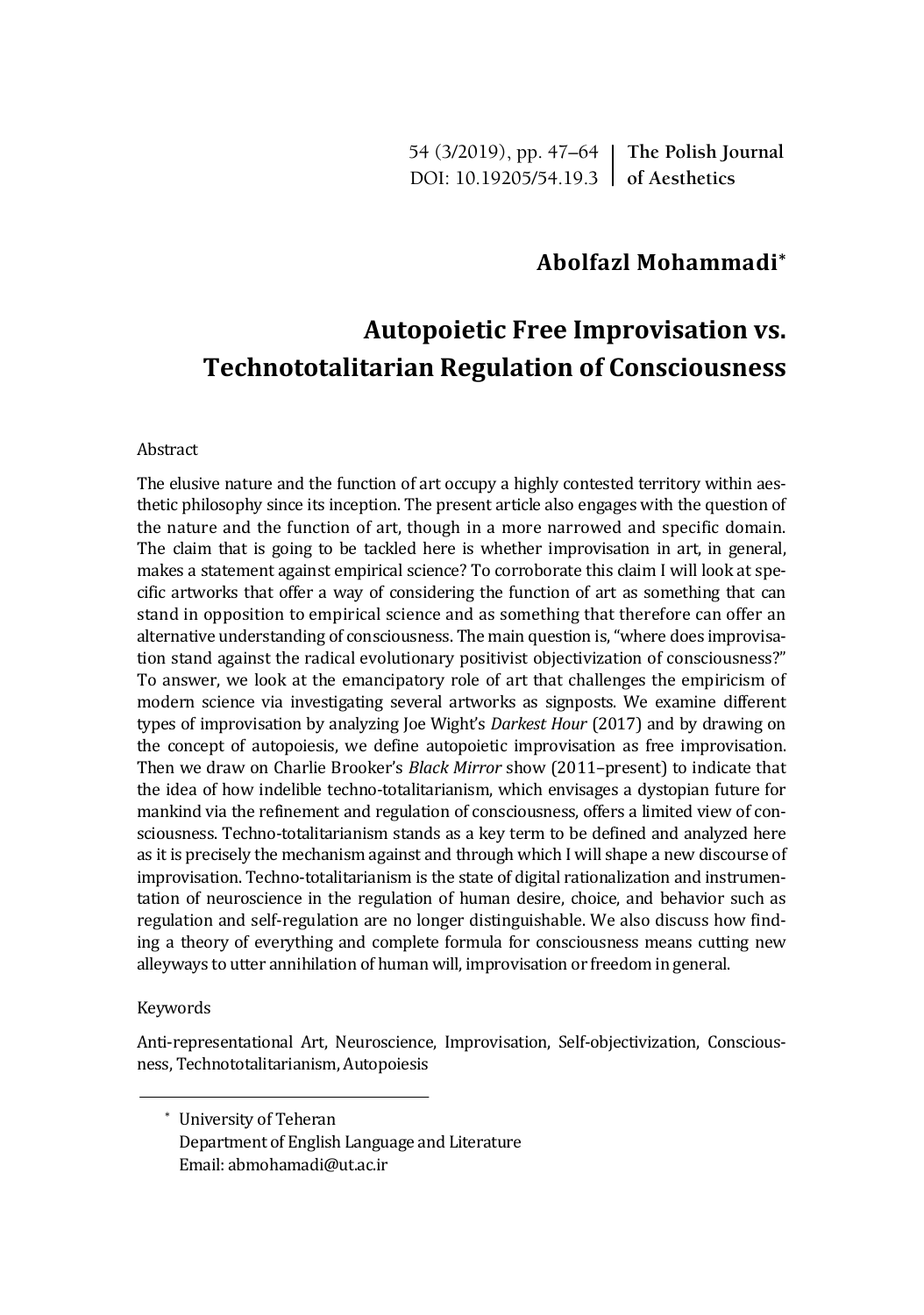## **Introduction**

What is the purpose of improvisation? If it is to produce the new, we should ask what this new could be in the closed loop of causality and in a new world where every act is reduced by neuroscientists to its positive causes? In this paper, we will take a brief glance at the emancipatory role and stance of art that challenge the empiricism of neuroscience that serve the infrastructure of digital manipulation, that categorize, that produce by prediction, and endeavor to reduce the full phenomenal consciousness to some set formula like the claims of neuroscientists like Hanna Critchlow and Ray Kurzweil. The anti-representational merits of the chosen Science Fiction cinematic works alongside paintings by Francis Bacon and Salvador Dali, Jackson Pollock and René Magritte, are used as signposts for directing the reader to the main argument, that is the assertion of improvisation as antithetical to a rationalized consciousness system. Ideas such as the definition of 'art' by Martin Heidegger, the 'unforeseeable nothing' by Henri Bergson, the concept of 'event' by Alain Badiou, Gilles Deleuze, Heidegger and Slavoj Žižek will be discussed as they are emblematic of the aforementioned obsessions and are very similar to the pre-symbolic void. Central to my argument are *Parallax View* (2009) by Žižek, *Event and Being* (2001) and *Cinema* (2002) by Badiou as they provide the theoretical ground to discuss how obsessions with a locus prior to being are entrenched in the minds of those who thirst for free improvisation, a real freedom to produce new beginnings unfettered by the givens.

\_\_\_\_\_\_\_\_\_\_\_\_\_\_\_\_\_\_\_\_\_\_\_\_\_\_\_\_\_\_\_\_\_\_\_\_\_\_\_\_\_\_\_\_\_\_\_\_\_\_\_\_\_\_\_\_\_\_\_\_\_\_\_\_\_\_\_\_\_\_\_\_\_\_\_\_\_\_\_\_\_\_\_\_\_\_\_\_\_\_\_\_\_\_\_\_\_\_

By exploring Joe Wight's *Darkest Hour* (2017) in the second section we probe the meaning of improvisation and discuss the positive and negative freedom as examined by Gary Peters in his *Philosophy of Improvisation*  (2009)*.* A significant question raised in this section is "from where might an artist or a performer, whether an artist, or a politician like Winston Churchill, draw the originary force for free improvisation?" To answer this question, we draw on the Edgar Landgraf's idea of the autopoietic creation of art to show how true improvisation is done in the continuous process of creation.

In the third section, we examine the antihumanist attitude of modern subjectivity in the second episode of Charlie Brooker's science fiction television show *Black Mirror* (2011–present) called "Fifteen Million Merits." In this section we delve into the way the portrayal of technototalitarianism uses 'tech-noir' (also known as 'future-noir') in *Black Mirror* in order to envision a world where consciousness is being refined, and thought as radically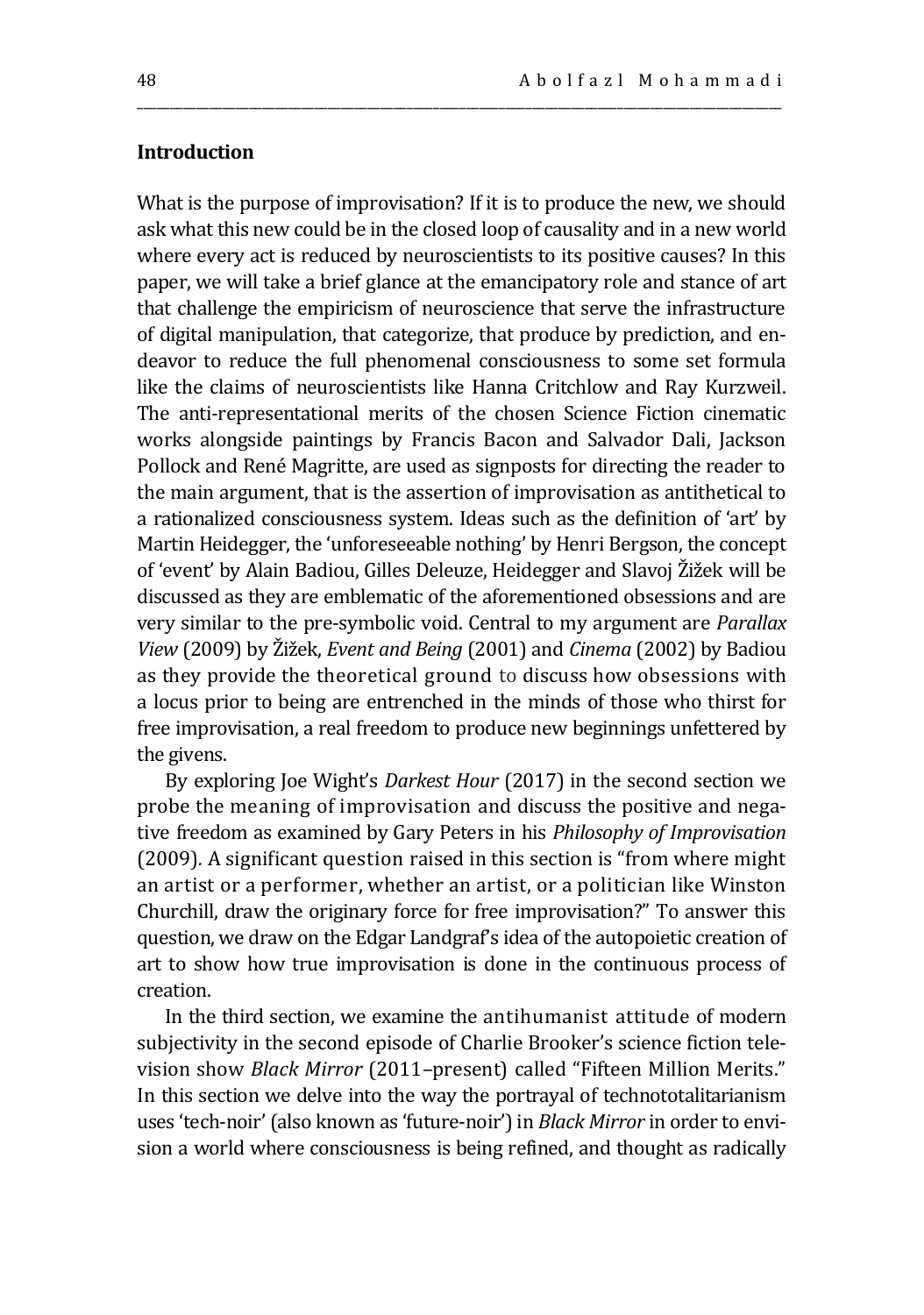objectivized. We will show how this episode can be illustrative of the hypercapitalist long-lasting aspiration to find a theory of everything and to translate the entirety of human thought into set formulas. The conclusion we aim to reach is that such accomplishment means being capable of modulating human motivation and will, thus destroying any hopes for any true improvisational act. However, we will argue for the impossibility of such a grand and dark project, and by drawing partly on Denis Villeneuve's *Blade Runner 2049* (2017), we try to suggest some redemptive signs of freedom originating from machines themselves.

\_\_\_\_\_\_\_\_\_\_\_\_\_\_\_\_\_\_\_\_\_\_\_\_\_\_\_\_\_\_\_\_\_\_\_\_\_\_\_\_\_\_\_\_\_\_\_\_\_\_\_\_\_\_\_\_\_\_\_\_\_\_\_\_\_\_\_\_\_\_\_\_\_\_\_\_\_\_\_\_\_\_\_\_\_\_\_\_\_\_\_\_\_\_\_\_\_\_

### **Emancipated Dystopias**

 $\overline{a}$ 

The overarching framework of pessimism in some recent TV shows, such as *Twilight Zone* (1959–1964), *Black Mirror* (2011–present), *Westworld* (2016– present), present bleak images of highly regulated societies, which radically suppress spontaneity and improvisation. In the universe of these shows, acts which are imbued with improvisational substance are regarded as subversive threats that should be immediately neutralized. In the science-fictional dystopia of "Fifteen Million Merits," the second episode of the first season of *Black Mirror*, the improvisational attempt by Bing (protagonist) to rebel against the system is not only contained by the system, but also transformed into the anathema of the subversive force that breeds such improvisation.<sup>1</sup> The episode portrays a society where almost everyone must cycle on exercise bikes in order to power their habitat and earn a form of currency called "Merits." In the caste system of this fictional universe bike-riders are positioned at the lowest level, so that when Abi is faced with the dilemma of going back to biking or becoming a porn star, she prefers the latter option. The hidden mechanisms of predetermination ensure that people are either labor workers or sex workers in this universe and their only chance of

<sup>1</sup> The narrative centers around the story of Bing, who meets Abi and convinces her to participate in a talent game, which blatantly parallels reality shows such as The X Factor, to escape the oppressive slavery that subjugates them. Though impressed by Abi's singing, the judges claim there is no more room left for singers but they propose a position on a pornography show called Wraith Babes to her which she accepts. Angered and disappointed Bing plans to rebel against the show by taking part in it. He starts his performance with some dancing, but suddenly half way through it he pulls out a shard of glass and threatens to slice his own neck. Bing rants about the oppressive system, the bike life, and exploitation they are suffering. The judges reaction comes as a surprise as they offer him his own regular show. The last scene displays Bing recording his show: holding the glass shard against his neck and ranting anti system babble.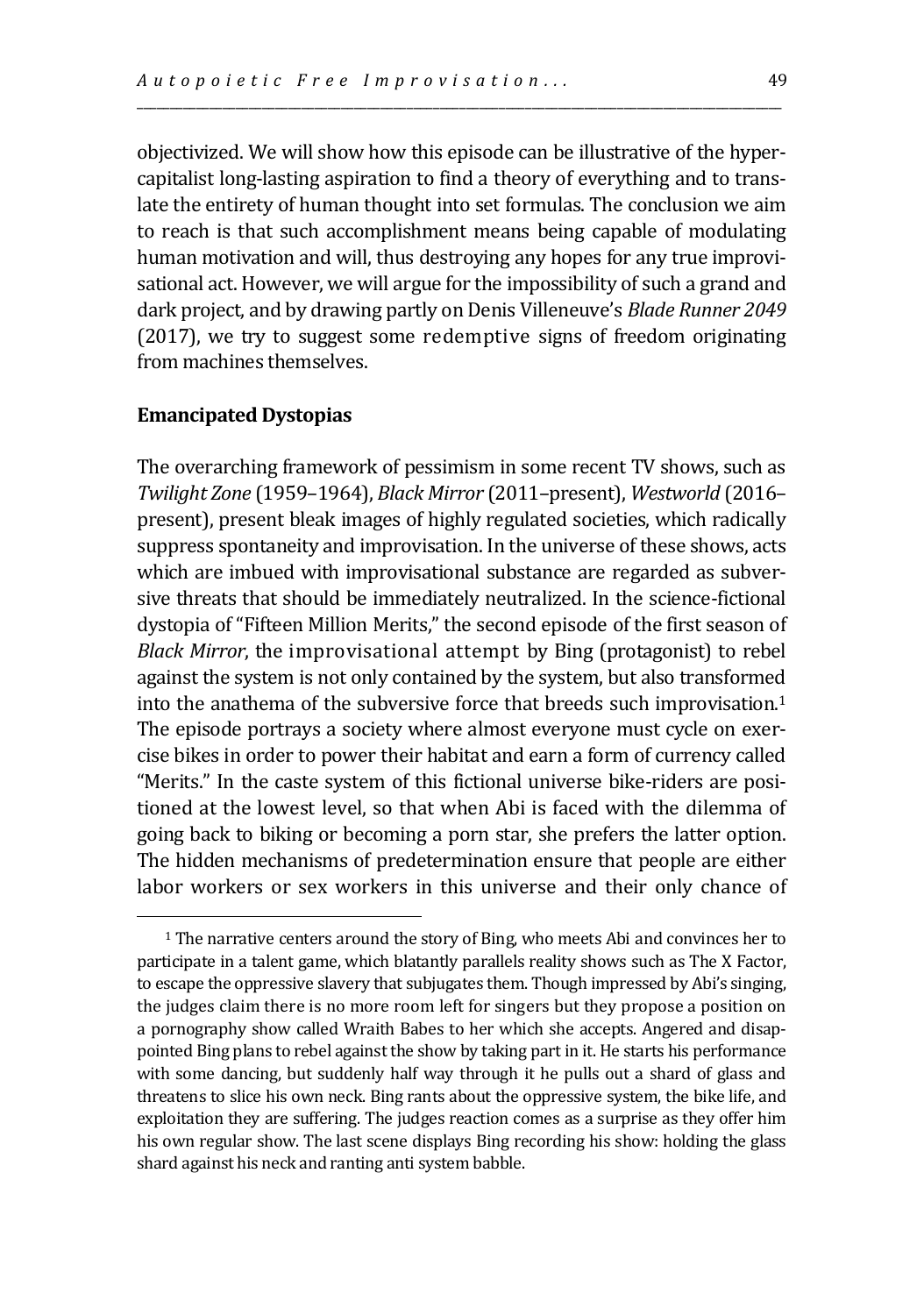redemption lies in the hands of godlike figures (*Hotshot* judges) who, as the case of Bing suggests, not only stifle and suppress improvisation but also endeavor to assimilate it into the regulatory mechanisms of the system. The final outcome is a bleak new world empowered by technology and modern science which, according to Merleau-Ponty, "manipulates things and gives up dwelling in them" (Ponty, Johnson 1996, 351), with no hope of emancipation.

\_\_\_\_\_\_\_\_\_\_\_\_\_\_\_\_\_\_\_\_\_\_\_\_\_\_\_\_\_\_\_\_\_\_\_\_\_\_\_\_\_\_\_\_\_\_\_\_\_\_\_\_\_\_\_\_\_\_\_\_\_\_\_\_\_\_\_\_\_\_\_\_\_\_\_\_\_\_\_\_\_\_\_\_\_\_\_\_\_\_\_\_\_\_\_\_\_\_

Such a dark reality illustrates how every single act of the human being is engineered and programmed, which leaves no old image of the autonomous human unscathed; however, in classical science as opposed to the empiricism of positive science in the art and paintings of the likes of Bacon and Dali, we hear the echo of 'the feeling of opaqueness' that characterizes the world. As Ponty notes, "classical science held unto the feeling of opaqueness of the world, and through its constructions it intended to join back up with the world" (1996, 351). For instance, in Jackson Pollock's "all-over" paintings, space is not deemed as chaotic but as chaosmosis or machinic heterogeneity. Pollock's paintings are neither confined externally by frame nor internally by reference points. "All-over" canvases like *Summertime* (Number 9) (1948), *Lavender Mist* (Number 1) (1950), and *Blue Poles* (Number 11) (1952) defy contour, express matter and, by executing an optical catastrophe, give birth to a pure appearance, a form of expression without image—Event (Judy 2000, 135). Thus, the emergence of the event means the emergence of non-being prior to the being, which causes the pseudowholeness of being (e.g. appearance of normality in a society) to break apart and its inconsistency be revealed. The Bing's improvisational act in "Fifteen Million Merits" (pulling out a shard of glass and threatening to slice his own neck while ranting about the oppressive system) constitutes a perfect example of an Event as it destabilizes the appearance of normality in the fictional universe of the episode.

Badiou argues that being as the order of situation is a pure multiplicity that finds its consistency through an operation he calls "count-as-one" (e.g. the dominant ideology). Thus, being does not precede its presentation and, in fact, it is the presentation (*appearance* in itself) that provides it with consistency. However, the excluded or unrepresented nature (event or void) haunts the situation with the danger of exploding the axioms that are the conditions of appearance (Badiou, Feltham 2006, 89–95).

Through Žižek we come to understand the three perspectives toward the concept of the Event by Heidegger, Deleuze, and Badiou: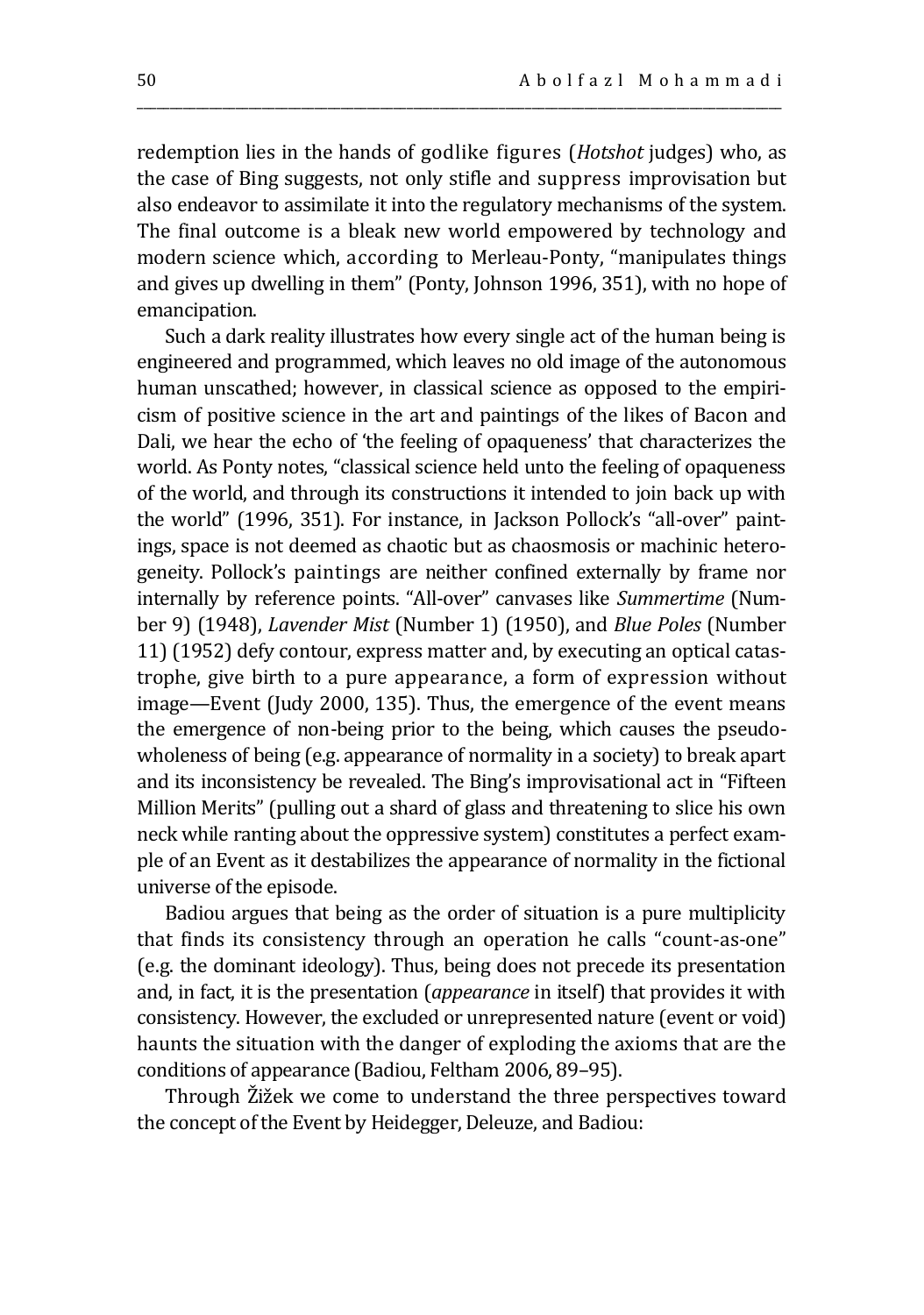In Heidegger, it is the Event as the epochal disclosure of a configuration of Being; in Deleuze, it is the Event as the desubstantialized pure becoming of Sense; in Badiou, it is the Event reference to which grounds a Truth-process. For all three, Event is irreducible to the order of being (in the sense of positive reality), to the set of its material  $pre)$ conditions (Žižek 2009, 165).

\_\_\_\_\_\_\_\_\_\_\_\_\_\_\_\_\_\_\_\_\_\_\_\_\_\_\_\_\_\_\_\_\_\_\_\_\_\_\_\_\_\_\_\_\_\_\_\_\_\_\_\_\_\_\_\_\_\_\_\_\_\_\_\_\_\_\_\_\_\_\_\_\_\_\_\_\_\_\_\_\_\_\_\_\_\_\_\_\_\_\_\_\_\_\_\_\_\_

Badiou offers us an explanation of how cinema acts as a truth procedure as well as a 'poetics of politics' against Capital's saturation of everything, disrupting the politics' meta-domain, whose measuring devices originate from themselves. Thus, the role of cinema is to open a path for an Event to emerge by stripping itself from the representational grammar of the dominant class so as to bring forth a new truth, 'a new image of collective' (2009, 336).

With Francis Bacon's portraits of his friends—George Dyer, David Sylvester, Michel Leiris, Isabel Rawsthornewe—we witness how the wholeness of the representational being is festered and distorted into naked multiplicity. In his analysis of Francis Bacon's paintings, Deleuze's distinction between face and head corresponds with Badiou's "count-as-one" and "void." Deleuze defines a face as having some distinguishing features such as ears, eyes, nose, old, young, woman, student, etc. that are the productions of society while he finds in Bacon's fleshy and meaty heads or head a state of non-signifying, a horror story as catastrophic as Pollock's "all-over" paintings.

A good example of a non-signifying face would be Rene Magritte's *Rape*  (1945) which is the best example of a painting that vigorously features a non-signifying face composed of the torso and the pelvis of a woman. Susan Gubar mentions that this surrealistic painting illustrates how the image of the woman is humiliated, 2 structures for male sexual pleasure (1987, 215). In the same anti-representational vein illustrating an ideologicallywrought woman is Dali's *My Wife Nude Contemplating Her Own Flesh Becoming Stairs, Three Vertebra of a Column, Sky and Architecture*. This painting illustrates a picture of a woman sitting in a desert watching the structured reflection of herself—a mirage of who she is forged by masculine whims, imaginations, and misperceptions. This is what Dali names concrete irrationality: 'images which provisionally are neither explicable nor reducible by the systems of logical intuition or by the rational mechanisms' (Mcmahon, Dali 1936, 12).

In her *The Face is a Horror Story: The Affective Face of Horror*, Anne Powell examines Clive Barker's *Hellraiser* (1987), Carl Dreyer's *Vampyr* (1931), and Georges Franju's *Les Yeux Sans Visage* (Eyes without a Face)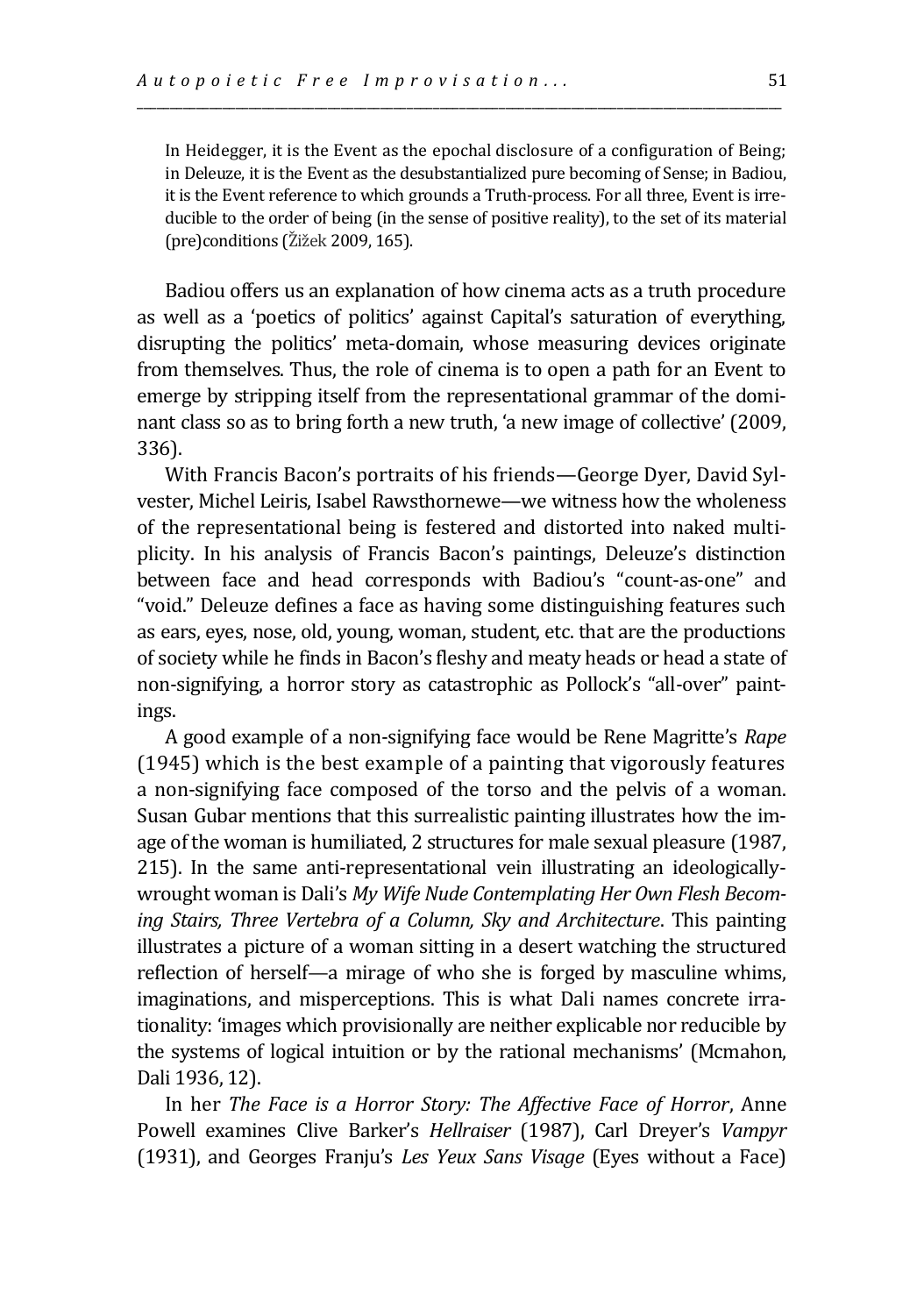(1959) by discussing how all these horror movies illustrate "the face subject to defacialization—as an affective locus of horror, or even as rendering the Deleuzo-Guattarian 'body without organs'" (Sinnerbrink 2008, 86).

\_\_\_\_\_\_\_\_\_\_\_\_\_\_\_\_\_\_\_\_\_\_\_\_\_\_\_\_\_\_\_\_\_\_\_\_\_\_\_\_\_\_\_\_\_\_\_\_\_\_\_\_\_\_\_\_\_\_\_\_\_\_\_\_\_\_\_\_\_\_\_\_\_\_\_\_\_\_\_\_\_\_\_\_\_\_\_\_\_\_\_\_\_\_\_\_\_\_

For Bacon, the purpose of distorting appearance is to bring distortion back to the recording of appearance (Sinnerbrink 2008, 243). To put it in Badiou's term, in Bacon's paintings, what is not-counted-as-one is to haunt the face, the expressed one. Therefore, the dismantling face, shocking portraits, and bringing distortion to a recording of appearance is a "foregrounding of the 'abjection of the flesh and disintegration of subjective wholeness' by the violation and destruction of the body" (2008, 243) and this is what Žižek names as "Alien," which will be discussed in the second part of this paper.

In the following section we leave painting behind to focus on the main body of our argument that concerns cinematic works. What is central to our discussion on the aforementioned cinematic works is their refutation of cognitive-state-corporate regulation. As early as May 2002, it was reported that scientists had succeeded in attaching a microchip to a rat's brain which is able to receive signals directly, so that similar to a remote-controlled toy car the rat could be controlled, its "spontaneous" decisions for movements taken over by an external machine (Harder, Ben). If we assume that the rat experiences its condition as spontaneous (that it remains oblivious to the fact that it is being controlled by an unfathomable force) its condition precisely parallels the condition of human beings according to neuroscience. For neuroscientists, all our choices are determined by neuronal processes which effectively reduces all our lived experiences to illusory experiences in which 'the biological process that really runs the show' remains unrecognized (Žižek 2009, 177).

This approach basically reduces the human subject to a mere puppet which is steered by neuro-biological strings. In her book *Conscience: The Origins of Moral Intuition* (2019) the neurophilosopher Patricia Churchland ventures to even reduce 'morality' to the development of our brain over the course of our evolution. For Churchland morality is a set of norms that evolved because of their usefulness in keeping a social group together and even today our brain releases dopamine when our actions receive social approval. Thus even the most sublime human values are nothing more than a brain-construct that has formed through the course of our evolution. Churchland goes further to claim that even our political attitudes are also determined by our neurons and are open to engineering. The state-corporate-capitalist machinery also seems to regard the human subject in similar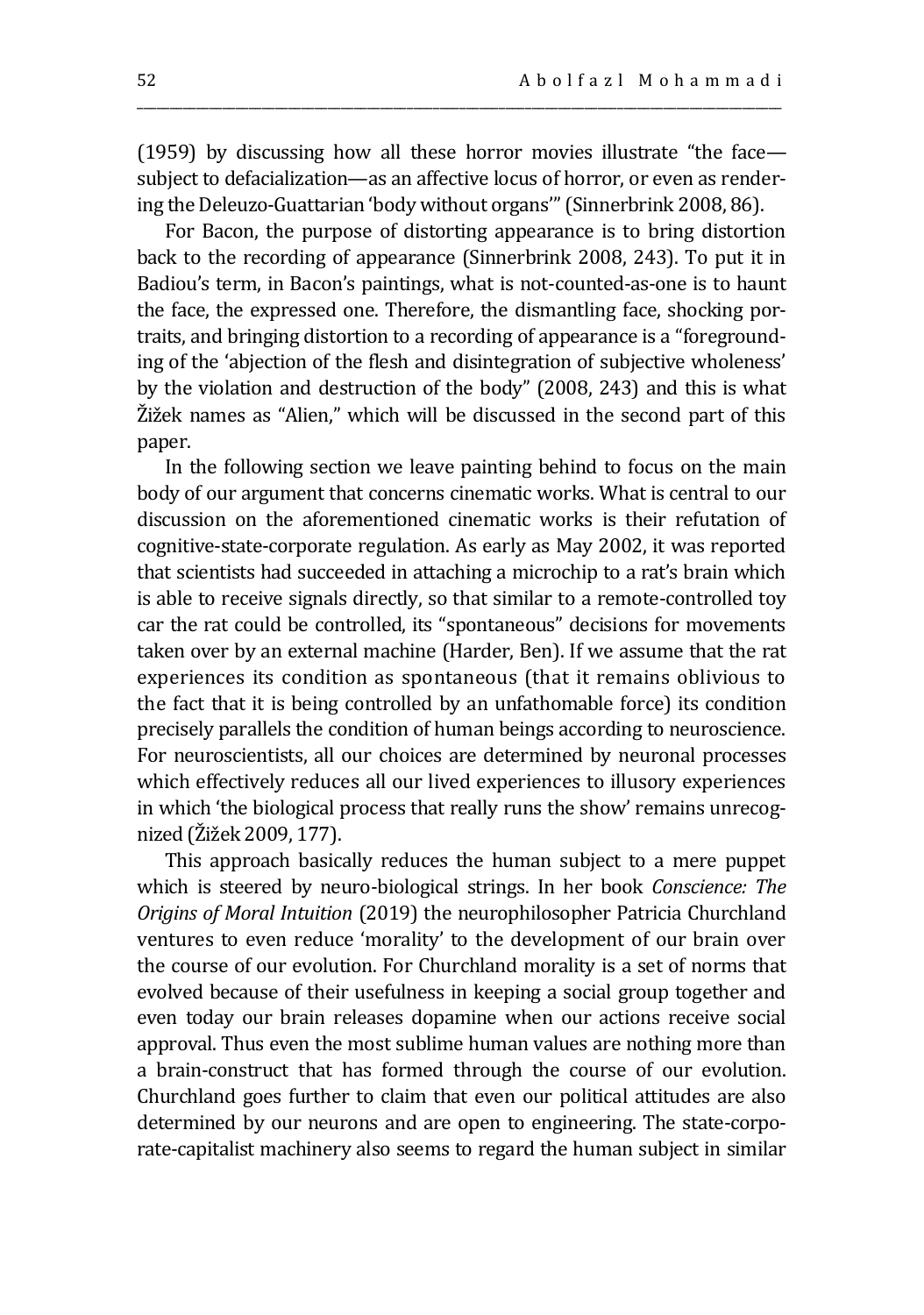terms, i.e. as a set formula open to manipulation. Today, in the aftermath of the Cambridge Analytica-Facebook scandal, it is flagrant that the corporate- -political power attempts to engineer and steer the desire of human subjects to achieve political and commercial goals. The outcome of the American 2016 election notoriously confirmed not only the validity of their stance regarding the nature of the human subject but also the efficiency of their methods in manipulating subjects. It appears that we are like rats trapped in the hands of neuro-biological and corporate-political forces, steered by their signals with no hope for freedom. As the director of engineering at Google, Ray Kurzweil is of the belief that the whole content of our brain will be uploaded on a computer:

\_\_\_\_\_\_\_\_\_\_\_\_\_\_\_\_\_\_\_\_\_\_\_\_\_\_\_\_\_\_\_\_\_\_\_\_\_\_\_\_\_\_\_\_\_\_\_\_\_\_\_\_\_\_\_\_\_\_\_\_\_\_\_\_\_\_\_\_\_\_\_\_\_\_\_\_\_\_\_\_\_\_\_\_\_\_\_\_\_\_\_\_\_\_\_\_\_\_

A more controversial application than the scanning-the-brain-to-understand-it scenario is *scanning the brain to upload it*. Uploading a human brain means scanning all of its salient details and then reinstantiating those details into a suitably powerful computational substrate. This process would capture a person's entire personality, memory, skills, and history (Kurzweil 2006, 138).

In the following section via examining three cinematic works it is explained how improvisation can act as an effective tool against such regulation and predetermination.

#### **The Pre-Symbolic Site and the Free Improvisational**

If improvisation had a name in the political history of the  $20<sup>th</sup>$  century, it would be Winston Churchill, who had to face the darkest forces and decide on doing the unexpected. In Joe Wright's film *Darkest Hour* (2017), we are briefly introduced to the most important moments of Churchill's life. What we try to suggest here is that this movie portrays Churchill's emergence from the aforementioned unvarnished darkness or pre-symbolic depth, like the womb, from which the artist emerges to demonstrate what is unthought, to improvise and make novel decisions when everyone has abandoned all hope.

The biographical aspects of this movie are not of much significance in this paper as the heap of presupposed images with artistry dull the notion of newness offering us something no more than an expression of underlying historical processes. Yet, what is important in a work of art is to 'produce new *beginnings'* and that is through free-improvisation, as Gary Peters says in *The Philosophy of Improvisation*: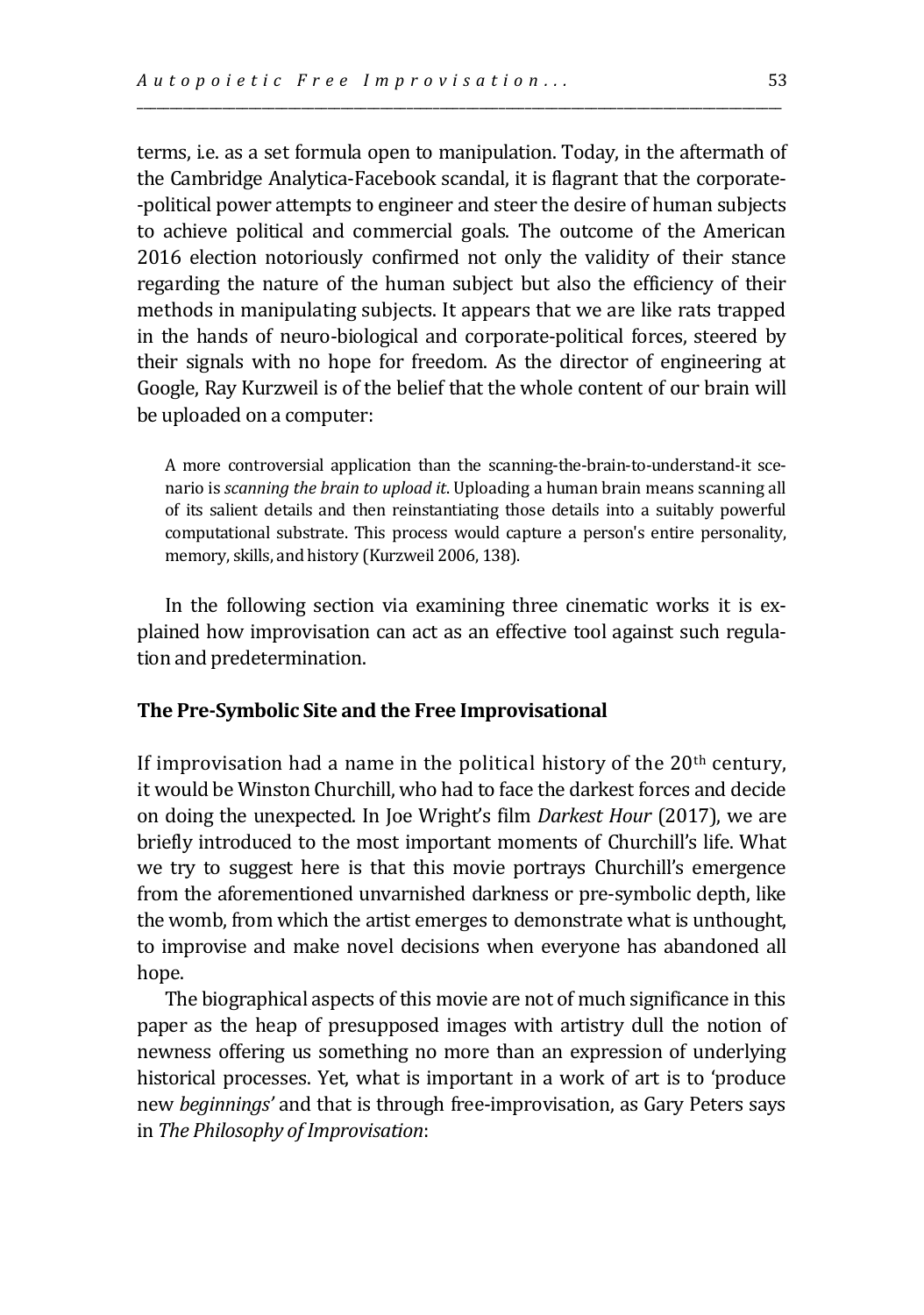Clearly, all spaces are in reality marked by the presence of other works, not least the artist's own, which implies that the ingenuity of origination must find ways to erase or forget the presence of the given in order to both avoid imitation (including self-imitation, perhaps the most common form) and open up the path to be followed, the "Open" that Heidegger believes is created and preserved by art. As an ideal-type in this regard free-improvisation is able to achieve, or at least strive to achieve, a prior degree of aesthetic erasure beyond the reach of other art forms precisely because its primary aim is not to produce works. Its primary aim is to produce beginnings (2012, 37).

\_\_\_\_\_\_\_\_\_\_\_\_\_\_\_\_\_\_\_\_\_\_\_\_\_\_\_\_\_\_\_\_\_\_\_\_\_\_\_\_\_\_\_\_\_\_\_\_\_\_\_\_\_\_\_\_\_\_\_\_\_\_\_\_\_\_\_\_\_\_\_\_\_\_\_\_\_\_\_\_\_\_\_\_\_\_\_\_\_\_\_\_\_\_\_\_\_\_

In this movie, the historical version of Churchill has turned into an artist creating a new beginning, a new portrayal of himself. The emergence of Churchill from the dark womb, like an artist, can be seen in four different scenes: first, when he is sparked for the first time out of darkness into the light of our vision by the match he strikes to light his cigar; the second time when he faces the 'gravest odds' and is in doubt whether to negotiate with Germans or not and in this moment of great self-doubt, we see a ponderous darkness engulfing the scene, pushing and creeping on him. The third moment is when he is alone at home, sunk in his thought in utter darkness, and is illuminated when his wife turns the light on. The fourth moment occurs when, at the end of the movie, in Parliament after he has made his last decision for not negotiating peace terms with Hitler, he walks right into us, into a dark scene and the movie finishes. These scenes show that each time Churchill heaves from the pre-symbolic darkness into light or from what Hegel calls 'Night of the World'<sup>2</sup> he strips himself of all the pang of the ultimate horizon of presupposed meanings weighing so much on his mind. It is like pushing itself agonizingly out of a womb which is untouched by the presupposition, it is like coming out of absolute nothingness.

When Churchill is born out of darkness or the pre-symbolic abyss, he makes the most important decision of his life, which is to save thousands of soldiers trapped in Dunkirk. The grave decisions he comes forth with in the face of every disaster defy predictions and presuppositions, making him a true improviser. The anti-representational artistry thus reverberates

 $\overline{a}$ 

<sup>2</sup> Hegel describes 'Night of the World' as such: The human being is this night, this empty nothing, that contains everything in its simplicity—an unending wealth of many representations, images, of which none belongs to him—or which are not present. This night, the interior of nature, that exists here—pure self—in phantasmagorical representations, is night all around it, in which here shoots a bloody head—there another white ghastly apparition, suddenly here before it, and just so disappears. One catches sight of this night when one looks human beings in the eye—into a night that becomes awful. (Donald 1986, 7–8).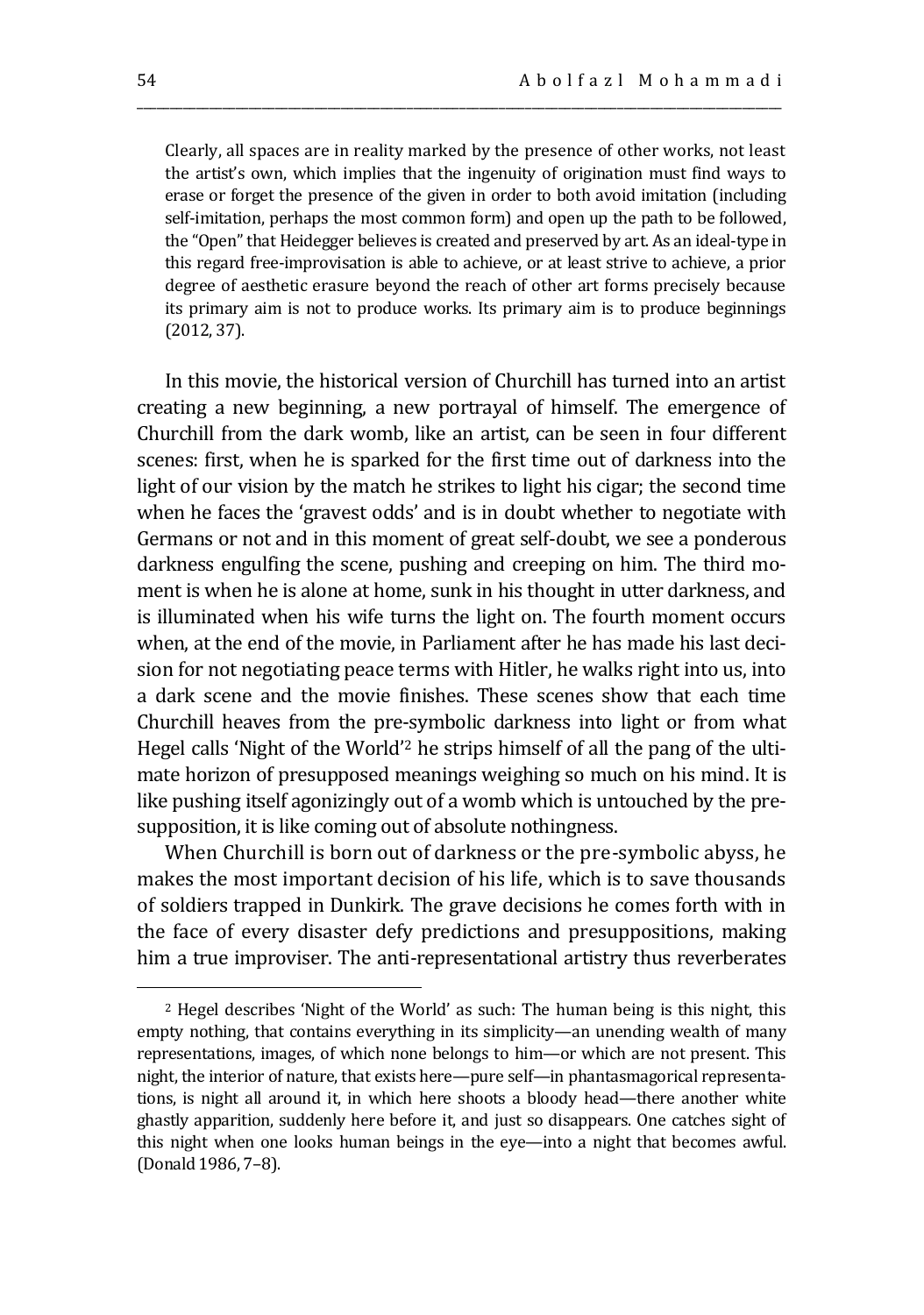in this movie as the pang of the ultimate horizon of meaning weighs on Churchill's mind every time he emerges from darkness to give meaning and hope to the lives of people who are a step from total annihilation. It can be said that the title of this movie, *Darkest Hour* symbolizes the moment of the unforeseeable nothing, the moment when he retreats back into the night of the world before he emerges as a new person, as an alien to face "an ordeal of the most grievous kind" (Wright 2017). Therefore, the Churchill we witness in this movie is near in definition to what Žižek defines as the Alien:

\_\_\_\_\_\_\_\_\_\_\_\_\_\_\_\_\_\_\_\_\_\_\_\_\_\_\_\_\_\_\_\_\_\_\_\_\_\_\_\_\_\_\_\_\_\_\_\_\_\_\_\_\_\_\_\_\_\_\_\_\_\_\_\_\_\_\_\_\_\_\_\_\_\_\_\_\_\_\_\_\_\_\_\_\_\_\_\_\_\_\_\_\_\_\_\_\_\_

The first association that this tension between presymbolic depth and the surface of events gives rise to in the domain of popular culture is, of course, the 'Alien' from the film of the same name. Our first response is to conceive of it as a creature of the chaotic depth of the maternal body, as the primordial Thing. However, the 'Alien's' incessant changing of its form, the utter 'plasticity' of its being, does it not point also in the very opposite direction: are we not dealing with a being whose entire consistency resides in the fantasmatic surface, with a series of pure events-effects devoid of any substantial support? (2013a, 157)

So, it is not strange to say that the character Joe Wright stages as Winston Churchill in *Darkest Hour* is but to show the power of the fantasmatic surface devoid of any substantial support in the life of this great politician. We see it time and again when Churchill pretends that the English are victorious against Germany, though the victory of the Germans is imminent and such pretension from Churchill's side is deemed to give spirit to the English soldiers, so they could stand with all their hearts against the enemy. This pretension, just like Alien's fantasmatic surface confers consistency on what is not truly consistent.

This is also what the art of cinema does, which is to make us think of appearance as appearance and, as Badiou points out in his essay *Dilaectics of the Fable: The Matrix A Philosophical Machine*, the power of cinema is "to render the certainty of the visible visibly uncertain" (Badiou, de Baecque 2013, 190). Thus, we can say that the sense of terrifying uncertainty is the life-blood of free improvisation in order to 'produce new beginnings' and to step away from mere representation. The cruelty of such uncertainty can be understood in the appearance-based reality of Television and Cinema which has framed the reality out there telling us how it is but an appearance from which various interpretations of reality can be grasped. Thus, it can be said that the screen is the best way for reality to be improvised. At the end of the aforementioned essay by Badiou, the author mentions the significance of appearance as appearance in cinema: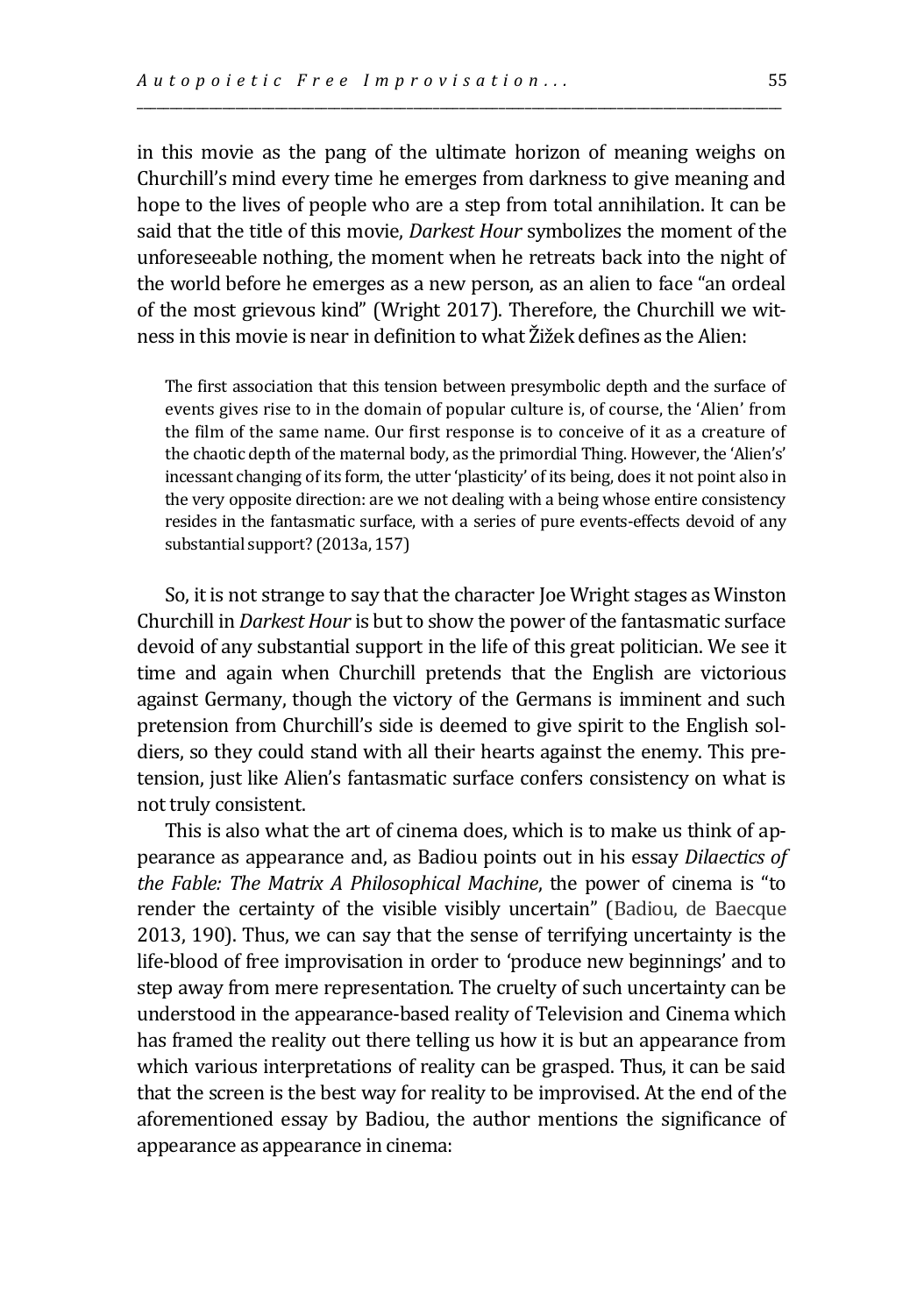The principle of the art of cinema lies precisely in subtly showing that it is only cinema, that its images only testify to the real to the extent that they are *manifestly* images. It is not by turning away from appearance, or by lauding the virtual, that you will have the chance of attaining the idea. Rather, it is by thinking appearance as appearance, and thus as that aspect of being which, by coming to appear, gives itself to thought as a disappointment of seeing (2013, 201).

\_\_\_\_\_\_\_\_\_\_\_\_\_\_\_\_\_\_\_\_\_\_\_\_\_\_\_\_\_\_\_\_\_\_\_\_\_\_\_\_\_\_\_\_\_\_\_\_\_\_\_\_\_\_\_\_\_\_\_\_\_\_\_\_\_\_\_\_\_\_\_\_\_\_\_\_\_\_\_\_\_\_\_\_\_\_\_\_\_\_\_\_\_\_\_\_\_\_

Churchill's solitary bestows him a remedy, so he could not be bound by the articulations of time and place. Just like the art of cinema, at those crucial moments that he is born out of the depth of darkness, he appears to us in a new way and makes us see him in a new light, thereby helping the viewers learn how to retreat into a dark-engulfed alcove untouched by regulation and not bound by representations. Still, in this movie, the pang and the uncertainty of Churchill's solitary-produced originality undergoes an initiatory odyssey which gives birth to the significance of public gaze. Thus, when he sneaks off to London subway with no pre-plan and interacts with people, Churchill makes his last decision through a collective improvisation and this action opens up a counterargument to singular improvisation.

In *Cinema 1*, Deleuze refers to Akira Kurosawa's fascination with Russian literature and the way he establishes a link between Japan and Russia. What Deleuze highlights is the entanglement of a hero with a pressing situation and the significance of tearing 'from a situation a question which it contains'. So, in both Kurosawa and Fyodor Dostoevsky, it is not the urgency of the situation that entails encountering but the urgency of the question. As Deleuze says: "Instead of absorbing a situation in order to produce a response which is merely an explosive action, it is necessary to absorb a question in order to produce an action which would truly be a considered response" (1986, 90).

According to Deleuze, in *The Seven Samurai*, the highest question is not if the village can be defended, but it is "what is a samurai today, at this particular moment of history?" The answer is that the samurai are but shadows and the real victors have been peasants in this movie (1986, 191).

In *Darkest Hour* (2017), there is no hope in all the givens of the situation, every step toward defending the country can be a grievous misstep and the highest question is not if England will be victorious against Nazis, the question is: on what basis can the old values, rules and strategies be relied upon when all the old bases are being annihilated? The answer is: this is where the new must emerge and forge its own bases. And, this newness is improvised by Churchill meeting Londoners in the subway to decide the biggest decision alongside them. This act is an act of collective improvisation in this context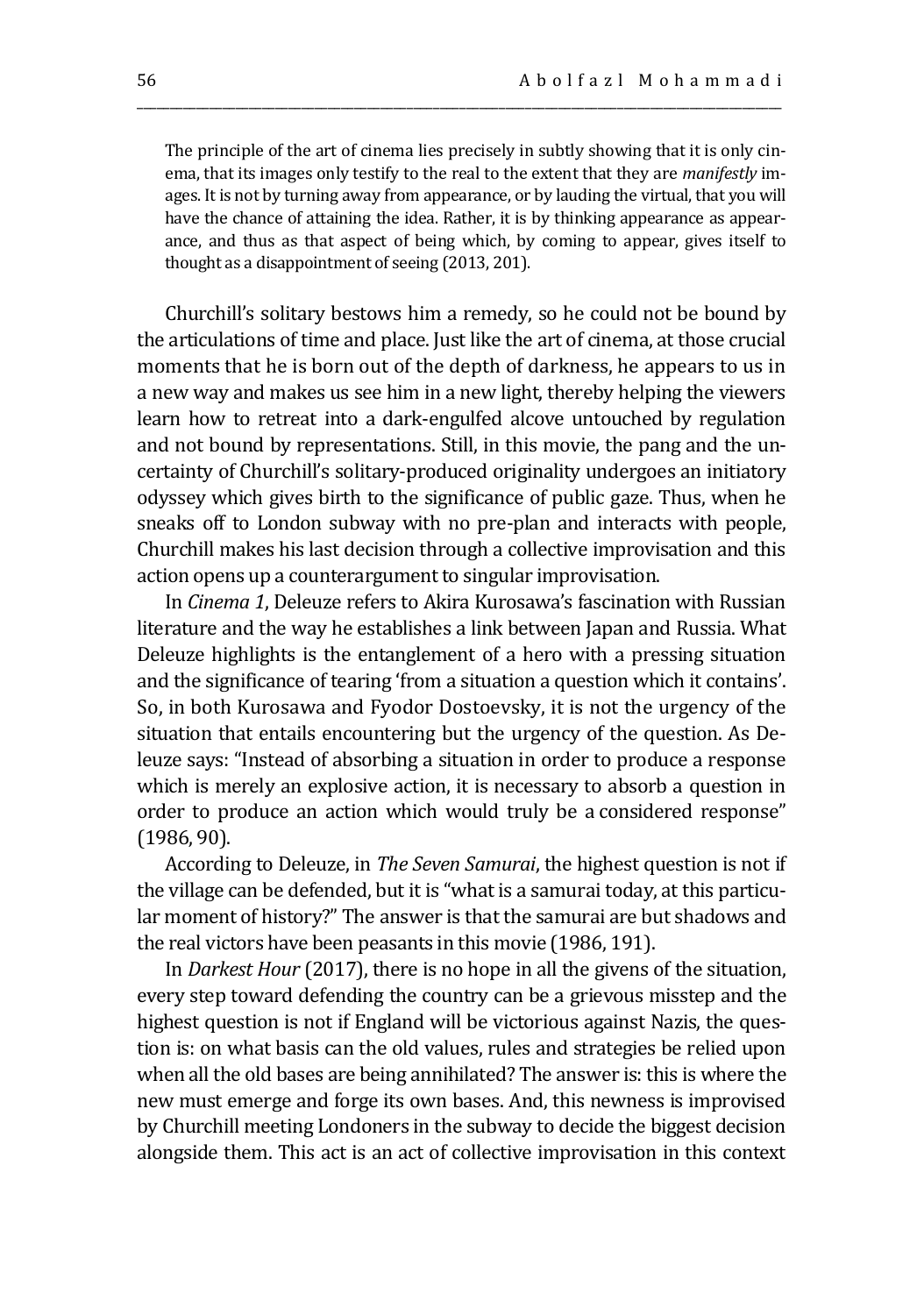which is the harbinger of Churchill's ultimate success. Collective improvisation means giving into intersubjective experiences, submitting one's voice and thoughts to no more than audience's thoughts. Thus, the inevitable notion of non-singular improvisation opens up a counterargument to the singularity of improvisation.

\_\_\_\_\_\_\_\_\_\_\_\_\_\_\_\_\_\_\_\_\_\_\_\_\_\_\_\_\_\_\_\_\_\_\_\_\_\_\_\_\_\_\_\_\_\_\_\_\_\_\_\_\_\_\_\_\_\_\_\_\_\_\_\_\_\_\_\_\_\_\_\_\_\_\_\_\_\_\_\_\_\_\_\_\_\_\_\_\_\_\_\_\_\_\_\_\_\_

So far, we expatiated on the significance of improvisation in producing new, avoiding being reduced to raw materiality and preserving the originality of the beginnings. Yet, the moral to this movie that could be fathomed within the boundary of our discussion, is the importance of collective improvisation by undergoing initiatory journey of destroying one's originality obtained through singular improvisation. To avoid falling into the ironic discourses of emancipation and elucidate different types of improvisation, first we should point out to freedom's duality: positive and negative freedom. By drawing on Isaiah Berlin, Gary Peters defines positive and negative freedom as follows:

As Berlin demonstrates, in essence negative freedom is a collective ideal. It protects the collective by establishing a regime of noninterference that, in breaking with "men's constant tendency to conformity," allows the individual the scope and the space for "spontaneity, originality, genius [and] mental energy," all of which figure large in the world of improvisation. Positive freedom, on the other hand, is an ideal of singularity, and it has a rather more worrying vocabulary, one inescapably intertwined with a notion of mastery that has not worn well during the modern period (2012, 23).

Peters further links the duality of freedom to the duality of free improvisation: positive and negative improvisation. Being "unconcerned with respecting the sanctity of other's space," not being settled in the given, and preserving a singular autonomy is the positive side of singular improvisation. However, the negative side of singular improvisation or the negative side of positive freedom in general that Peters mentions is:

"Negative liberty" […] seems to me a truer and more humane ideal than the goals of those who seek in the great, disciplined, authoritarian structures the ideal of "positive" self-mastery. […] It is true, because it recognizes the fact that human goals are many, not all of them commensurable, and in perpetual rivalry with one another (2012, 22).

We already mentioned the negative sides of collective improvisation, which is sacrificing the "I" for the "we." While Churchill's final decision with the subway people embodies the 'negative liberty' the self-mastery and the singularity of Hitler's actions embodies 'positive liberty.' The 'positive liberty' on the Hitler's part, driven by the wish 'to be his own master,' is em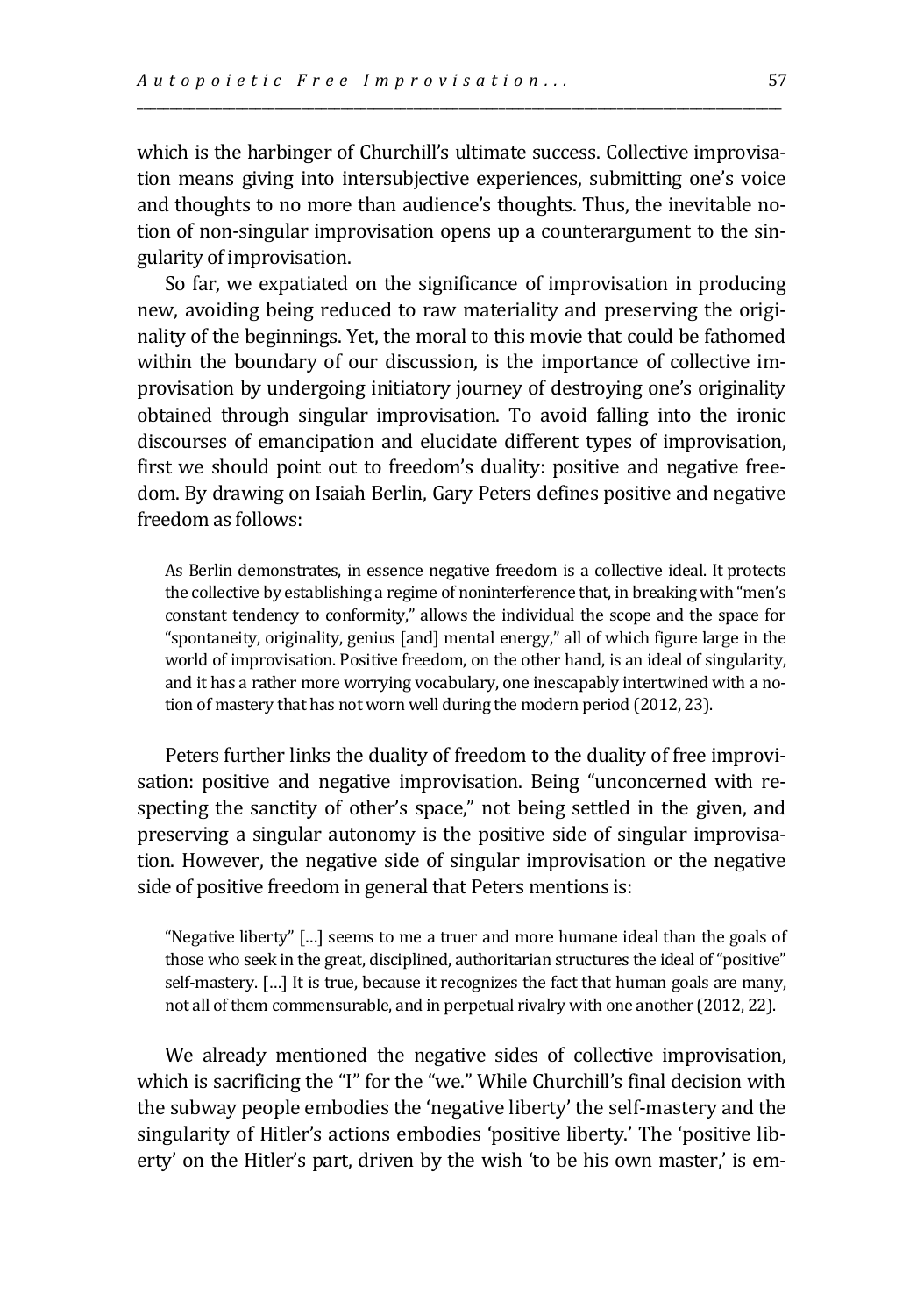blematic of how self-mastery "threatens the diversity, spontaneity, and originality seen by the vast majority as essential to improvisation" (Peters 2012, 23–26). Notwithstanding the explanatory and enlightening power of these paradoxes surrounding the concept of improvisation, drawing upon Edgar Landgarf's reading of neocybernetic discourse completes our argument about free improvisation and "allows us to understand the 'experience' created by a person's cognitive engagement with art without having to assume a representational or an interpretive stance toward the work of art or performance" (Landgraf 2014, 150).

\_\_\_\_\_\_\_\_\_\_\_\_\_\_\_\_\_\_\_\_\_\_\_\_\_\_\_\_\_\_\_\_\_\_\_\_\_\_\_\_\_\_\_\_\_\_\_\_\_\_\_\_\_\_\_\_\_\_\_\_\_\_\_\_\_\_\_\_\_\_\_\_\_\_\_\_\_\_\_\_\_\_\_\_\_\_\_\_\_\_\_\_\_\_\_\_\_\_

Landgraf's emphasizes improvisation as an autopoietic process rather than aesthetics of autonomy in that "the artwork [must] emerge with and according to a plan that it develops for itself only in the process of creation" (2014, 79). Rather than specifying the inspiration to the artists, Landgraf views it from the perspective of an "attentiveness that the artist lends to the emerging artwork" (2014, 82).

Therefore, it can be said that Landgraf's improvisation as autopoietic process and Peters's collaborative improvisation give improvisation the power of being a self-supporting activity, as Humberto R. Maturana and Francisco J. Varela, who have coined the term autopoiesis, point out:

An autopoietic machine continuously generates and specifies its own organization through its own operation as a system of production of its own components, and does this in an endless turnover of components under conditions of continuous perturbations and compensation of perturbations (1980, 89).

Returning to *The Darkest Hour*, following the fall of France, the War Cabinet sticks with the idea of negotiating peace terms with Germany. Churchill receives an unexpected visit from George VI who asks him to continue the war. The biggest moment of uncertainty comes to Churchill when with no preplan, he decides to ride the London subway and ask the passengers' opinion about continuing the war and resisting the Nazi invasion. The civilians want the war to be continued and they don't want Britain to capitulate to Hitler. Even though this fictional scene is propped by pure melodrama like Wright's *Anna Karenina* (2012), it still creates an impact in portraying the significance of what Peters names as collaborative act of improvisation (2012, 17).

To conclude, Churchill's resilience comes to fruition in two ways: through an autopoietic act of active self-limitation or self-inclusion, and collaborative improvisation. First, his being like an autopoietic machine allows him to bootstrap himself into his darkness just like a cell that sets a boundary for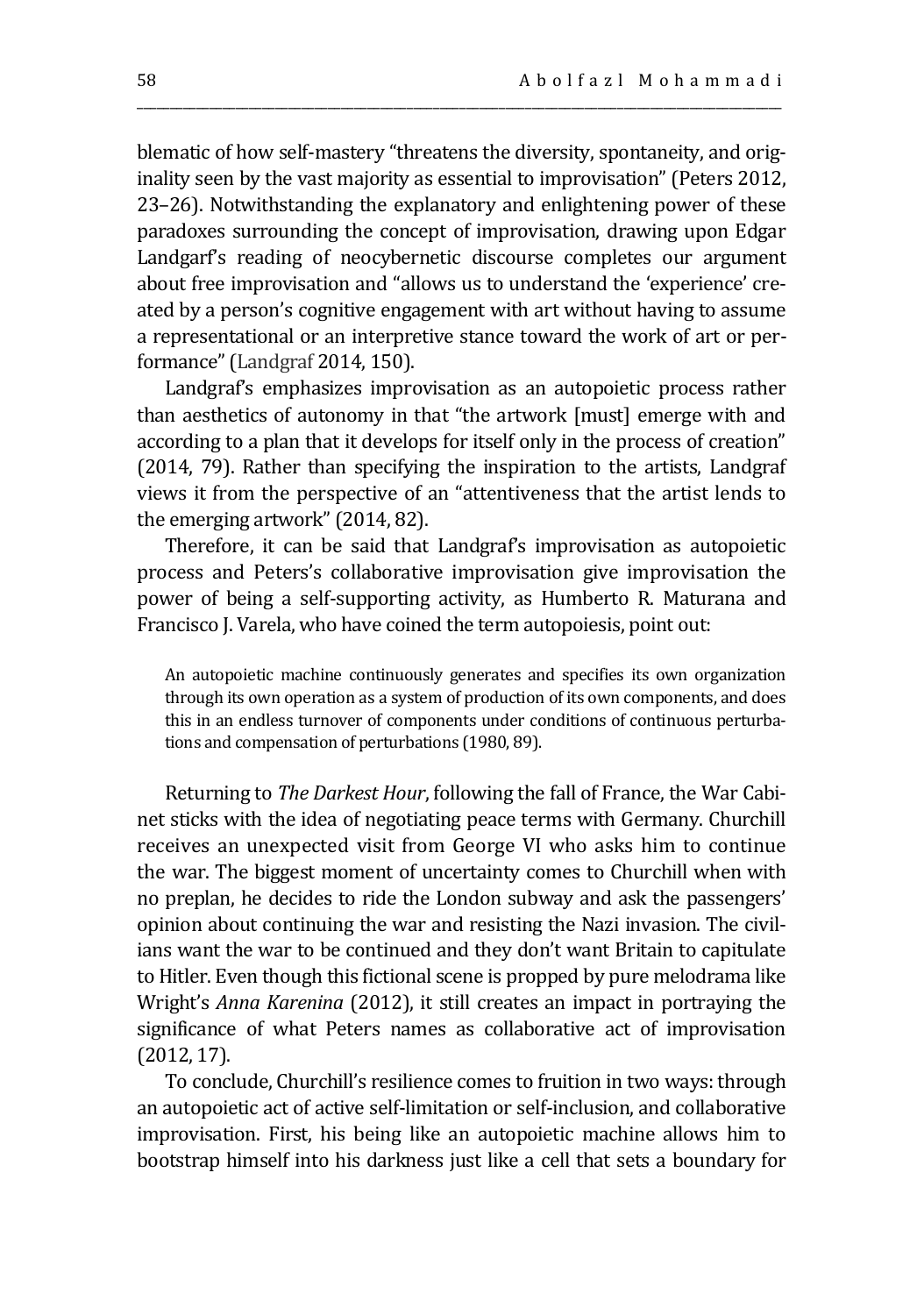itself, and from this loop emerges a self-distinguishing entity. To clarify, it would be better to say that Churchill sets the self-reflexive causes that will define him regardless of the external causes. Secondly, his improvisational decision to meet people might be derailed off into annihilation when he decides to meet people for their opinion, but it turns into a collaborative one when people weave their urge-to-resist with that of Churchill's. Thus, this is where his eventual attempt lies.

\_\_\_\_\_\_\_\_\_\_\_\_\_\_\_\_\_\_\_\_\_\_\_\_\_\_\_\_\_\_\_\_\_\_\_\_\_\_\_\_\_\_\_\_\_\_\_\_\_\_\_\_\_\_\_\_\_\_\_\_\_\_\_\_\_\_\_\_\_\_\_\_\_\_\_\_\_\_\_\_\_\_\_\_\_\_\_\_\_\_\_\_\_\_\_\_\_\_

## **Indelible Techno-oppressions in** *Black Mirror*  **and Signs of Redemption in Blade Runner 2049 (2017)**

Despite the disparity between *Darkest Hour* (2017) and *Black Mirror* (2011– present), we can locate the British people's freedom or freedom in general as a common theme. In *Black Mirror's* premier, "The National Anthem" (Dec 4th, 2011), Michael Callow, the British Prime Minister is forced to have sex with a pig on live national television on account of the demands of a madman who has abducted Susanna, the princess. The premier was a big hit in showing how techno-totalitarianism has shut all the avenues for formulating a policy. When an attempt to fake footage of the sex act fails, the kidnapper finds out and sends a severed finger of the princess. In short, this set of actions indicate the indelible technological oppression by various means such as mass scale surveillance which has overtaken personal privacy and the space that was the source of free improvisation for Churchill. Whereas in *Darkest Hour*  we witness people's fervor in refusing to capitulate to the enemy and asking Churchill to continue the war, in "The National Anthem," people expect Callow to undergo the scandal, so in a word offering no possibility for freedom. To extend this analysis, we examine the second episode of the first season— "Fifteen Million Merits" (Dec. 11<sup>th</sup>, 2011).

In "Fifteen Million Merits," we witness the bleak life of the young protagonist (Daniel Kaluuya) in an enclosed subterranean cell, which is no more than a rebarbative prison and a digital hell whose walls are covered with video screens. Bing and so many other young people in these cells are forced to watch commercials. To mute or get rid of them, they have to pay credits that are earned by riding cycles in a space which is devoid of sun light, animal life and vegetation. Riding the stationary bikes provides them with merits which in turn are used to buy food and virtual items used for their entertainment.

Bing falls in love with Abi Khan [\(Jessica Brown Findlay\)](https://en.wikipedia.org/wiki/Jessica_Brown_Findlay) and when he hears her singing in the restroom, he encourages her to participate in *Hot Shot*, a contest whose winners would no longer need cycling to sustain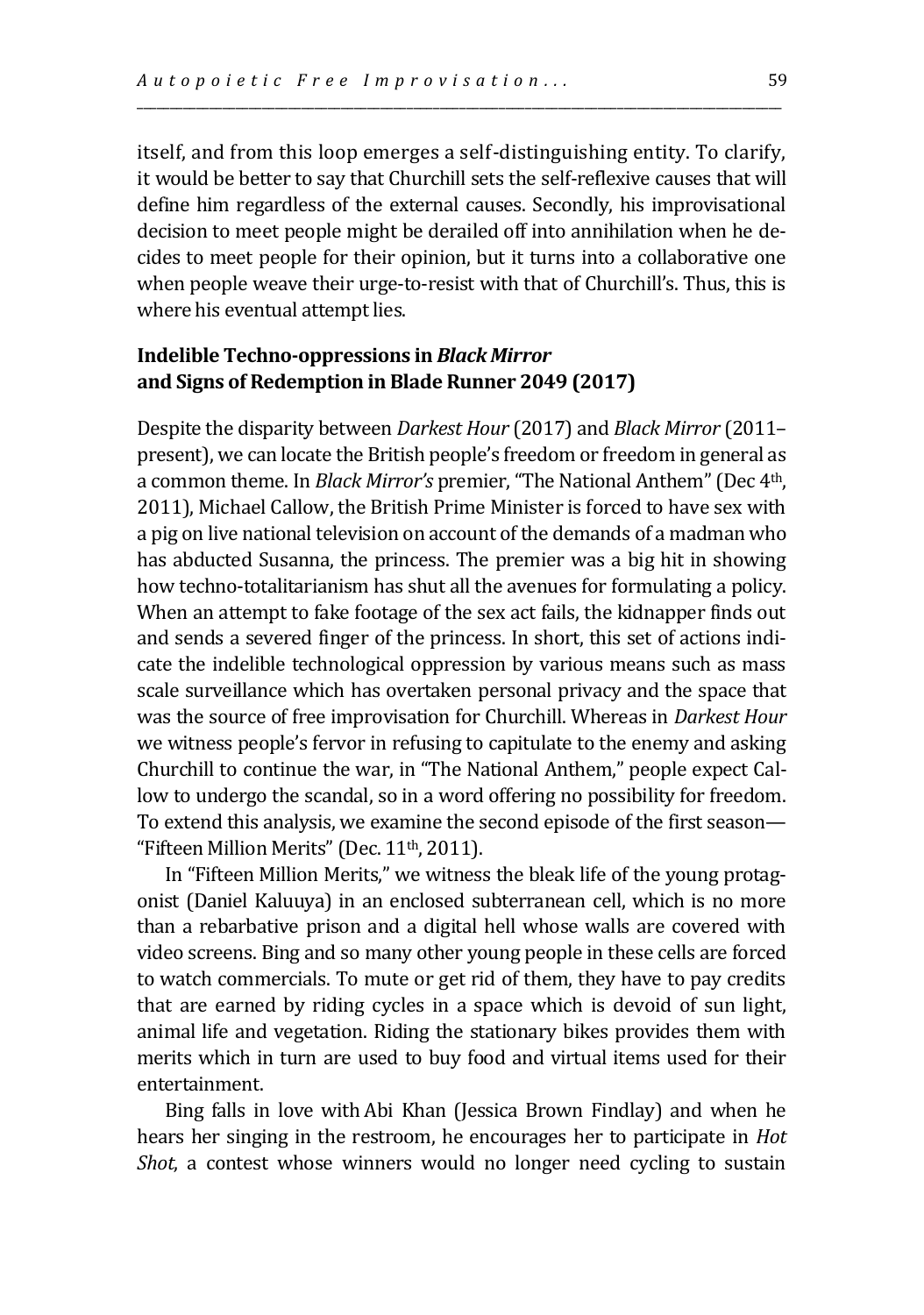themselves. The entrance fee is 15 million merits, so Bing gives his 15 million inheritance to Abi so she could enter the contest. When Abi goes on stage and sings, judges become very impressed with her singing, but they tell her that they don't have any room for another singer and Wraith, one of the judges, tells her that she is better suited for the pornography show *Wraithbabes.* Abi has no choice but to accept.

\_\_\_\_\_\_\_\_\_\_\_\_\_\_\_\_\_\_\_\_\_\_\_\_\_\_\_\_\_\_\_\_\_\_\_\_\_\_\_\_\_\_\_\_\_\_\_\_\_\_\_\_\_\_\_\_\_\_\_\_\_\_\_\_\_\_\_\_\_\_\_\_\_\_\_\_\_\_\_\_\_\_\_\_\_\_\_\_\_\_\_\_\_\_\_\_\_\_

One day when Bing watches Abi's porn, he tries to skip it, but he does not have enough credit to do so. This makes him so furious that he breaks one of the screens. A large shard of glass catches his attentions and he comes up with the idea of working hard, being frugal and earning 15 million merits to take part in the talent contest. After 15 months, he takes part in the contest with the shard of glass hidden in his trousers. After impressing everyone with his dance, he suddenly takes out the glass shard and threatens to cut his neck. He goes on raving against the cold, heartless and dehumanized system and life they are leading. After some discussions among themselves, one of the judges comes forth with the idea of Bing's regular show on one of the channels. So Bing goes on recording his show of anger by holding the shard of glass to his neck and the prize he receives is a larger cell.

Notwithstanding the somewhat unrealistic aura of this episode, signs of the present can be traced that are cloaked in the future. These days the concerns regarding the fusion of human and machine are being felt more than ever and the theme of human mechanization has found its way in the movies such as *THX 1138* (1971), *Brave New World* (1980), *1984* (1984), *The Island*  (2005) and more recently, *The Hunger Games* franchise (2012–2015). In the previous sections, we discussed the redemptive void which is untainted by language and the possibility of free improvisation rooted in the pre-symbolic void.

What is at stake more than ever is human spontaneity and free will caused by the total objectivization of the human mind by translating human thought into neuronal counterparts and the instrumentalization of that research into techno-totalitarianism. The prospective success of the scientific explanation of consciousness, envisaged by neuroscientists, helps the scientist to regulate the biological processes that generate pathological psychic phenomena. Therefore, it can be said that when the total formula of mind is accomplished, the consciousness of those who live an unwholesome life can be regulated and refined to the extent that they become nonchalant about their unsavory surroundings. Such scientific totalitarianism can be metaphorically seen in "Fifteen Millions Merits" to the extent that laborers are nonchalant to their own bondage.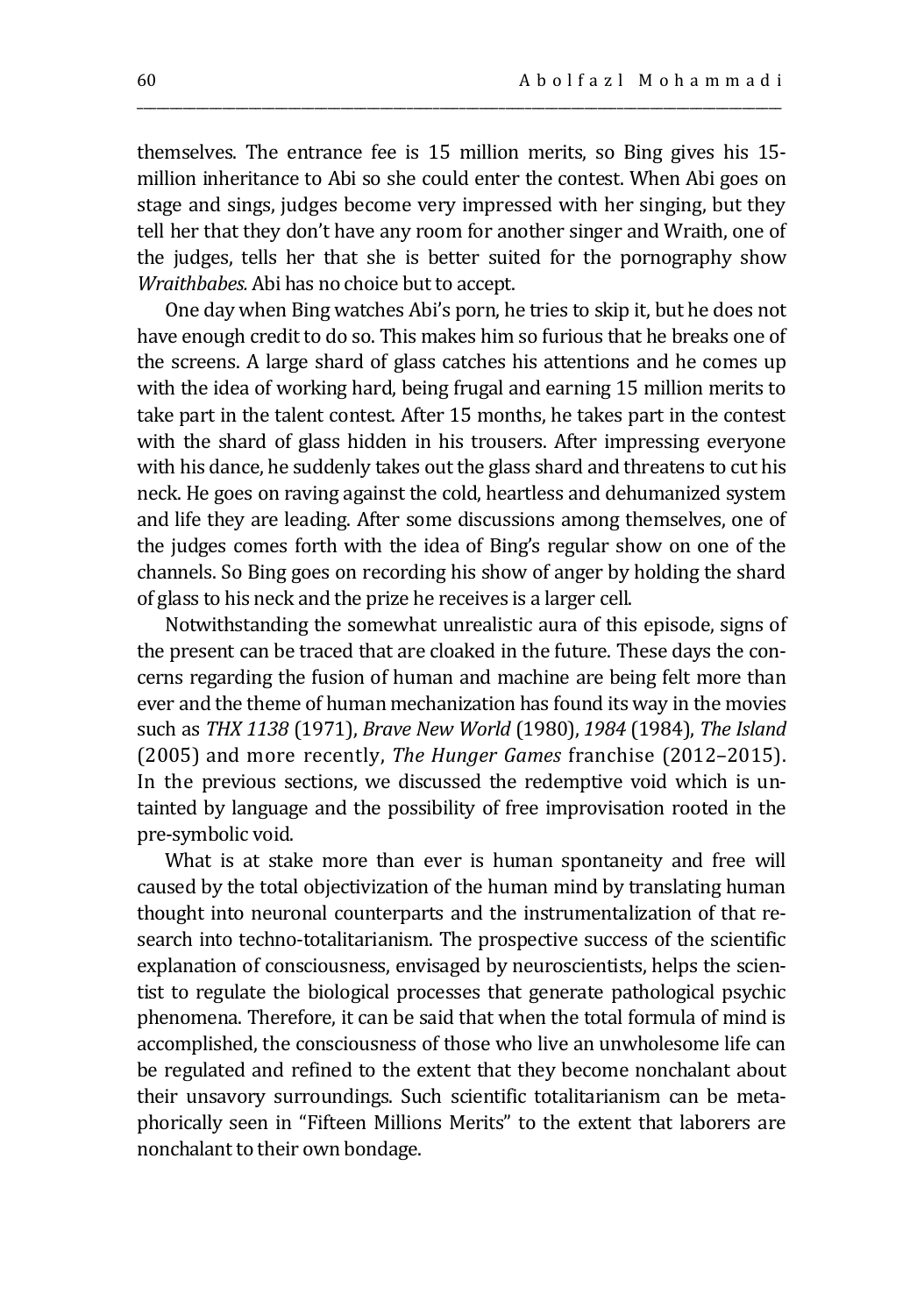The glass through which Bing catches the judges off guard symbolizes consciousness itself, whose emergence at first cannot be schematized by any dominant principles (here, judges' expectations). However, the sharp glass is objectified by turning into a commodity when Bing uses it in his recordings. To put it another way, the glass, into which all the heroic values of Bing is concentrated, becomes totally stripped of any improvisational value that first stood for Bing's subjective experience of free will. The unsettling radicalism we are made to confront is that of unconditional acceptance of the fact that free will is but another fact to be transmitted under the dominance of science. Even though young people are not androids (or are they?), all their motivational inclinations seem to be regulated by all the scientific devices employed in the service of state/corporate control.

\_\_\_\_\_\_\_\_\_\_\_\_\_\_\_\_\_\_\_\_\_\_\_\_\_\_\_\_\_\_\_\_\_\_\_\_\_\_\_\_\_\_\_\_\_\_\_\_\_\_\_\_\_\_\_\_\_\_\_\_\_\_\_\_\_\_\_\_\_\_\_\_\_\_\_\_\_\_\_\_\_\_\_\_\_\_\_\_\_\_\_\_\_\_\_\_\_\_

The bleakest moment is when we see how Bing's rage on the stage turns into a fictional suspense and when we witness his improvisational failing as he says:

[...] I haven't got a speech. I didn't plan words. I didn't even try to. I just knew I had to get here, to stand here, and I wanted you to listen (Brooker, 2011).

Yet, the bleakest of all is to see how Bing capitulates to the judges' decision on stage and his heroic rage turns into a TV program. Even Bing's suicide after this misery could mean potential suicides of all those prisoners, and thus, the annihilation of the entirety of the system, but nothing happens.

Whereas all the shows and movies around the theme of androids versus human beings end either with human reality as a mere illusion or the inevitable dominion of machine over humans, *Blade Runner 2047* (2017) is a recent movie in this genre that ends with a hope rooted in a machinic miracle. Yes, it is contradictory and somewhat ridiculous to imagine how a miracle can emerge out of a machine, the entirety of whose existence does not surpass the closed loop of zero and one. This movie is the story of an android with the name of officer K, who as a Blade Runner, is in charge of hunting down rogue replicants. On one of his missions, after killing Sapper Morton, a replicant, one of his victim's claim that "you have never seen a miracle" (Villeneuve 2017) haunts officer K until the end. After killing Morton, K finds a box under a tree inside which there are the remains of a dead female replicant proving that replicants can become pregnant. Before grappling with Morton and killing him, Morton hints at the possibility of a miracle and it is actually the possibility of such a miracle that empowers the human race to step out of the shadow, on the verge of extinction to rise against Androids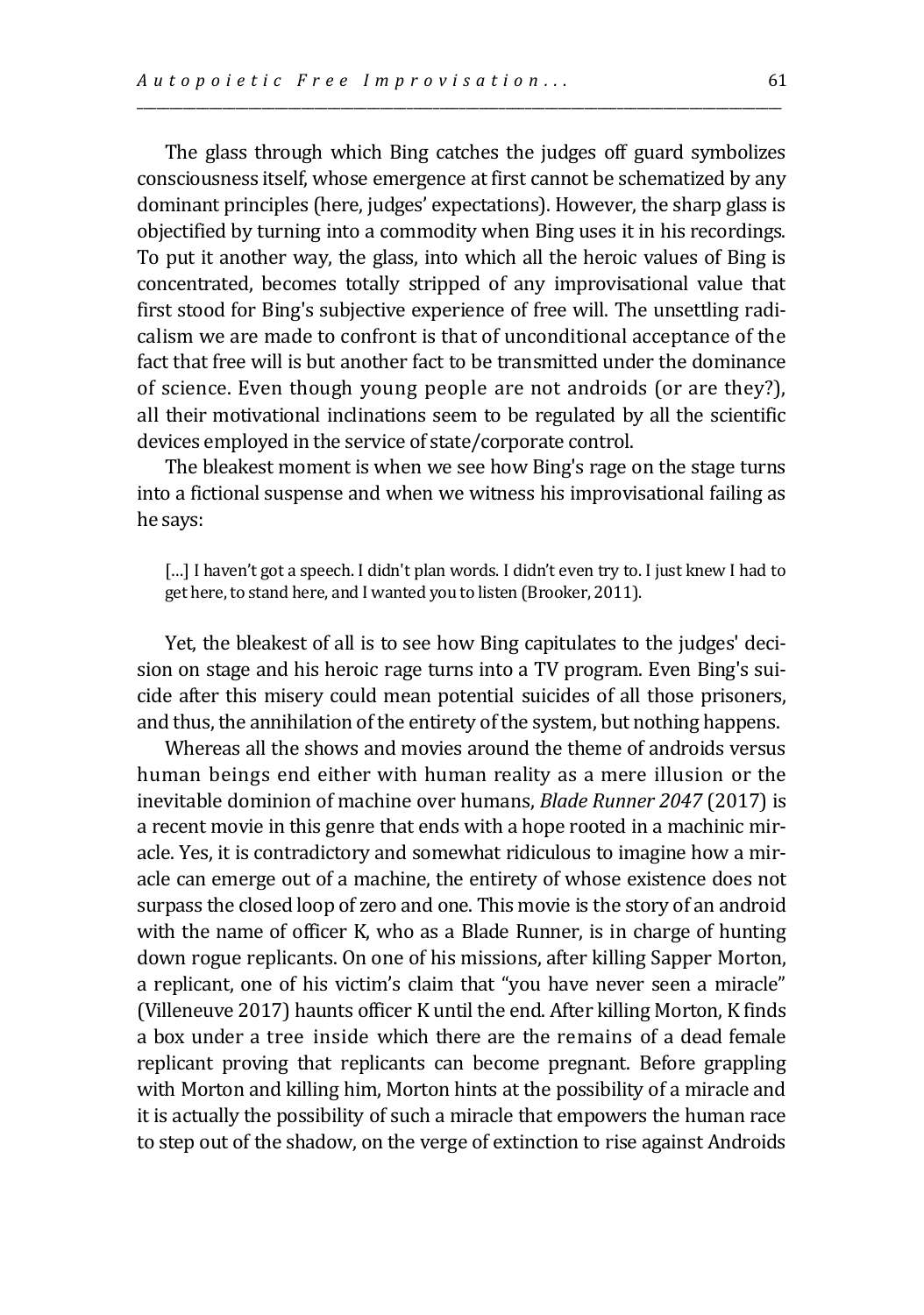and retrieve what is real. The actuality of this miracle subverts the reigning Techno-capitalist discourse that Wallace Corporation embodies and thus retains the subversive force of an authentic improvisatory act. A child born by an Android negates the very regulatory system upon which the universe of the movie is based and that is precisely why K is missioned to eliminate this child. Its existence stands as an existential threat to the predetermined, highly regulated, caste constellation of the system and hence must be terminated.

\_\_\_\_\_\_\_\_\_\_\_\_\_\_\_\_\_\_\_\_\_\_\_\_\_\_\_\_\_\_\_\_\_\_\_\_\_\_\_\_\_\_\_\_\_\_\_\_\_\_\_\_\_\_\_\_\_\_\_\_\_\_\_\_\_\_\_\_\_\_\_\_\_\_\_\_\_\_\_\_\_\_\_\_\_\_\_\_\_\_\_\_\_\_\_\_\_\_

Even though some philosophers like Chalmers resist the reductive approach toward consciousness, they take another avenue to reach total radical objectivization of mind by finding an answer to the inexplicable problem of consciousness by creating a link between physical processes and conscious experience:

Once we have a fundamental theory of consciousness to accompany a fundamental theory in physics, we may truly have a theory of everything. Given the basic physical and psychophysical laws, and given the distribution of the fundamental properties, we can expect that all the facts about the world will follow (Chalmers 2007, 127).

If neuroscientists could find a theory to explicate the emergence of consciousness, they could regulate or even eliminate suicidal or any other pathological motivations. That would mean eliminating the facts that result in a conscious decision for suicide; thus, consciousness would lose its meaning. Some neuroscientists like Hanna Critchlow believe that "we can now artificially create consciousness (or at least produce machines that simulate certain characteristics of it)" (2018, 46).

The following questions by Žižek sheds a concluding light to this paper:

[...] after we have constructed an artificial intelligence machine which can solve even very complex problems, the questions crop up: "But if it can do it precisely as a machine, as a blind operating entity, why does it need (self-)awareness to do it? (2009, 177).

### **Conclusion**

The main claim of this paper centers around the problem of representation *qua* representation and its ability via spectacle and scientific manipulation to eradicate the very terms of improvisation, and improvisation as a form of both emergence and resistance. We analyzed the possibility of free improvisation whose aim is to produce new beginnings by examining various types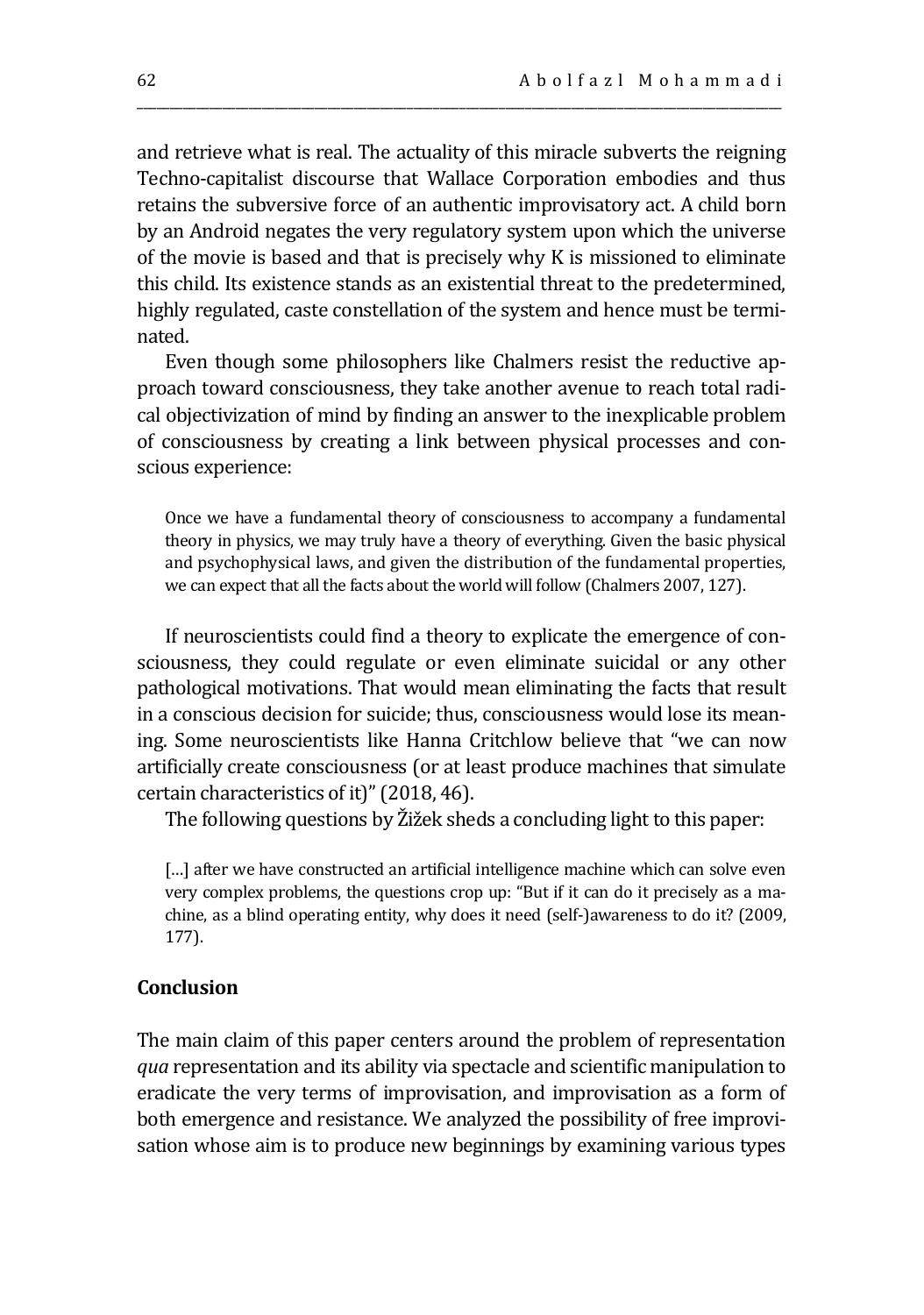of improvisations—singular, collective, and collaborative. By considering Churchill's improvisatory acts in *Darkest hour*, we concluded that to be free from a representational stance and to produce new beginnings, improvisation should be autopoietic—a process through which the organization of an artwork is created through continuous operation under the continuous perturbations and compensation of perturbations. In the end, we illustrated an example of an autopoietic improvisation in Churchill's ultimate decision to continue war against Nazis.

\_\_\_\_\_\_\_\_\_\_\_\_\_\_\_\_\_\_\_\_\_\_\_\_\_\_\_\_\_\_\_\_\_\_\_\_\_\_\_\_\_\_\_\_\_\_\_\_\_\_\_\_\_\_\_\_\_\_\_\_\_\_\_\_\_\_\_\_\_\_\_\_\_\_\_\_\_\_\_\_\_\_\_\_\_\_\_\_\_\_\_\_\_\_\_\_\_\_

As discussed, the unfolding of the new or the unforeseeable nothing is called an Event by some philosophers. It has been the eventual attempts of modern sciences to throw light on what has been left unrepresented in human consciousness. Such attempts might result in the final answer for the hard problem of consciousness. We drew upon Žižek to show that by translating the entirety of human consciousness into a positive formula by brain scientists and neuroscientists, there will be nothing concealed about the human mind and the source for an improvisational act will be foreclosed. We tried to show that having full access to every mental function and finding a theory of everything equals to the full objectivization of mind, thus regulating and refining one's motivations and will; however, we discussed the impossibility of such an entire objectivization. Even though art has clothed itself in namelessness, it gives birth to new names of hope for the bright future of mankind, in contrast with the hopelessly-illustrated darkness of mechanization and objectification in many sci-fi movies and shows.

#### Bibliography

- 1. Badiou Alain, de Baecque Antoine (2013), *Cinema*, Cambridge: Polity Press.
- 2. Badiou Alain, Feltham Olivier (2006), *Being and Event*, London: Continuum.
- 3. Bergson Henri, Mitchell Arthur (1944), *Creative Evolution. In the Authorized Translation by Arthur Mitchell*, New York: The Modern Library.
- 4. Bernstein Jay M. (2015), "Donald Phillip Verene, *Hegels Recollection: A Study of the Images in the Phonomenology of Spirit*", *Hegel Bulletin*, 7 (01), pp. 48–52, doi: 10. 1017/s0263523200004171.
- 5. Brooker Charlie (2013), *Black Mirror*, United Kingdom: Channel 4.
- 6. Chalmers David J. (2007), *The Conscious Mind: In Search of a Fundamental Theory*, New York: Oxford University Press.
- 7. Churchland Patricia S. (2019), *Conscience: The Origins of Moral Intuition*, New York: W.W. Norton & Company.
- 8. Critchlow Hannah (2018), *Consciousness*, London: Michael Joseph.
- 9. Dalí Salvador, Gascoyne David (1935), *Conquest of the Irrational; with 35 Photographic Reproductions and an Hors-Texte in Colours*, New York: Julien Levy.